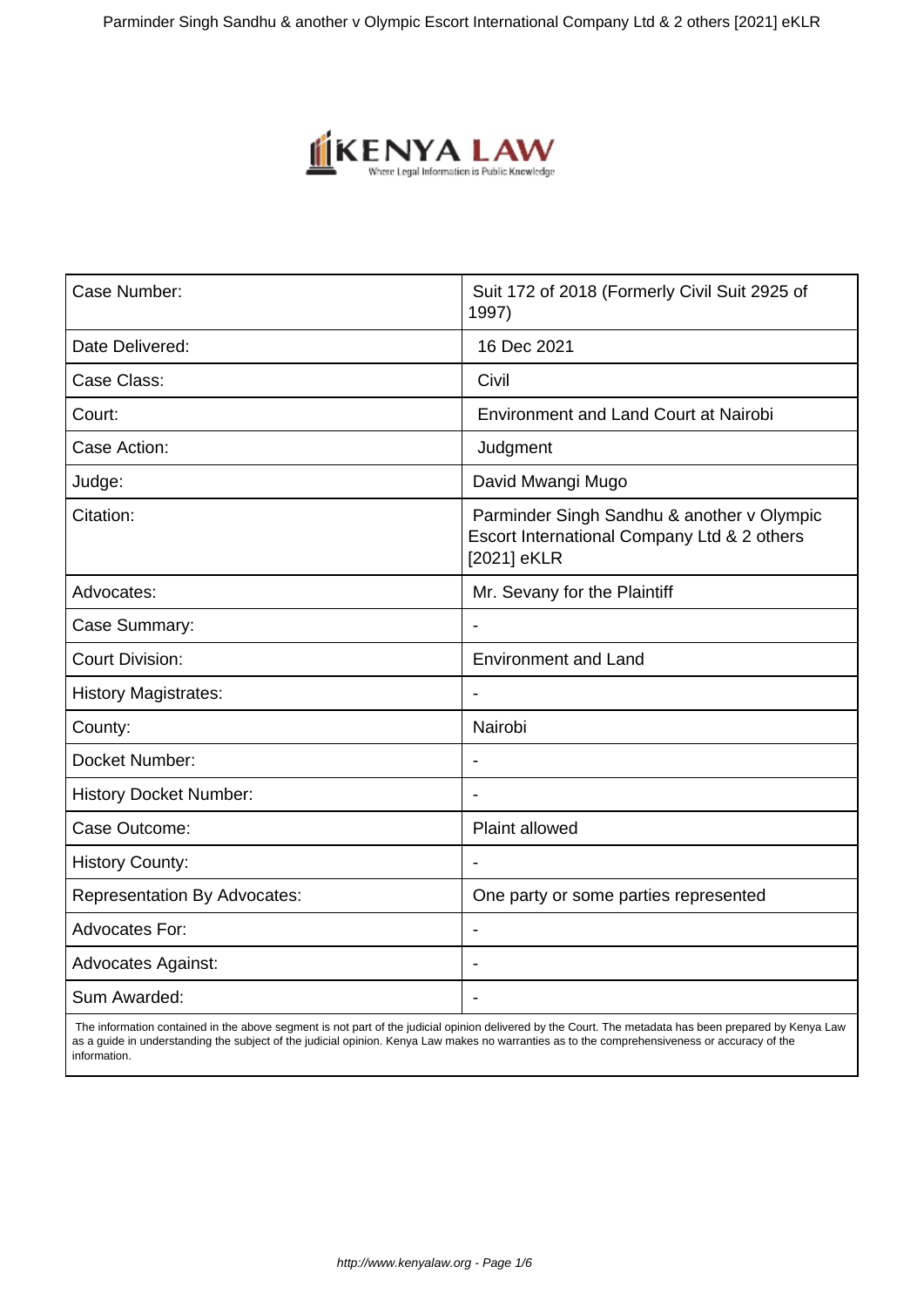# **REPUBLIC OF KENYA**

# **IN THE ENVIRONMENT AND LAND COURT**

# **AT MILIMANI**

# **ELC SUIT NO. 172 OF 2018**

# **(FORMERLY CIVIL SUIT NO. 2925 OF 1997)**

|--|--|--|--|--|--|

**NANAK ENTERPRISES WORKS LIMITED .......................................................2ND PLAINTIFF**

# **VERSUS**

# **OLYMPIC ESCORT INTERNATIONAL**

**COMPANY LTD...............................................................................................................................1ST DEFENDANT OLYMPIC FRUIT PROCESSORS LTD................................................................2ND DEFENDANT KEZIAH WANJIKU NGANGA....................................................................................3RD DEFENDANT**

# **JUDGEMENT**

#### **Background**

1. The Plaintiffs commenced this suit vide the Plaint dated the 20th November, 1997 and filed on the same day. The Plaintiffs seek *inter alia* an order of Specific Performance of the agreement contracted by parties herein in respect of the property known as L.R. No. 209/4931/14 in Nairobi. In the alternative, the Plaintiffs pray for transfer of the suit property to either the 1<sup>st</sup> Plaintiff or the 2<sup>nd</sup> Plaintiff. The Plaintiffs also prays for damages and costs of the suit.

2. The Defendants filed their statement of Defence on the 22nd June, 1999.

#### **THE PLAINTIFF'S CASE**

3. The Plaintiffs' is for specific performance of the agreement of sale. They also pray for damages and the costs of the suit. The claim is in respect of the property known as L.R.NO. 209/4931/4 situate in Nairobi.

4. The said property is owned by the First Defendant. The  $2^{nd}$  and  $3^{rd}$  Defendants were the authorised agents of the First Defendant for purposes of the sale of the suit property.

5. The agreement between the parties though not formally reduced into writing was evidenced in writing. The purchase price for the property, LR.NO. 209/4931/4 in Nairobi was the sum of Kenya Shillings Three Million Five Hundred Thousand (K.Shs. 3,  $500,000/=$ ). The said sum was paid in full and received by the 2nd and 3rd Defendants on behalf of the 1<sup>st</sup> Defendant. Pursuant to the said Agreement, the 1st Defendant allowed the Plaintiffs to take possession of the suit premises as beneficial owners. The Plaintiffs who were hitherto rent paying tenants stopped paying the rent after the sale and no demand for rent has ever been made thereafter. Subsequently, vide the Letter dated 9th November, 1995, the 2nd Defendant undertook to transfer the suit property to the Plaintiffs.

6. The 1st Defendant despite making promises failed, refused and or neglected to complete the said sale or take any steps towards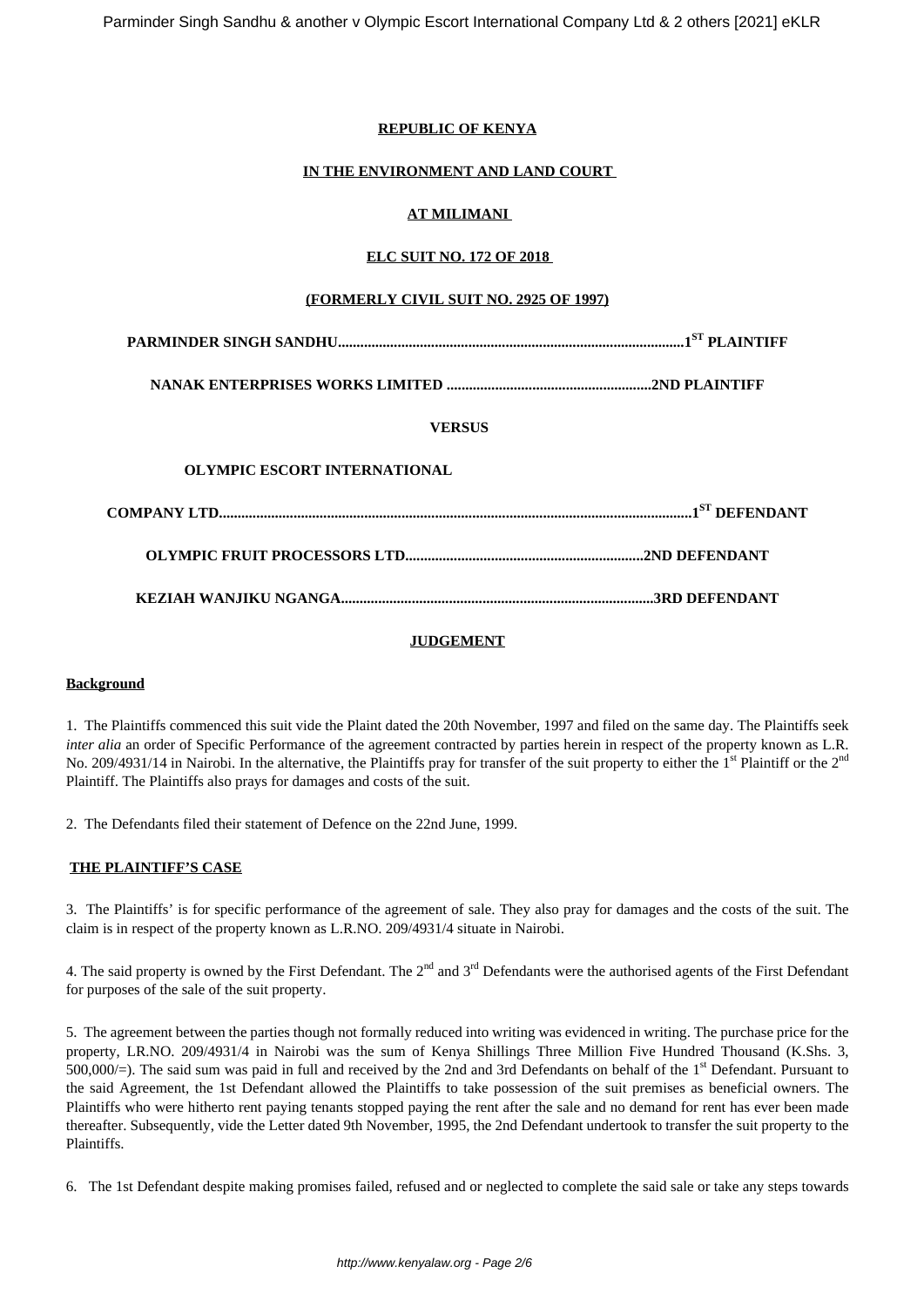such completion. It is on that backdrop that the Plaintiffs filed their case seeking to enforce the completion of the transaction with the Defendants.

#### **Defendants' case**

7. The Defendants in their statement of Defence deny entering into any sale agreement with either the Plaintiffs for the sale of the suit property as alleged in the Plaint and in particular avers that if any proposal was made for sale, then it never materialized and no contract was ever entered into.

8. The first Defendant claims that the proposal and/or offer to purchase the premises never crystallized and the first defendant received no consideration for the purchase of the suit property. That if any amount was paid to any other Defendants then it was not for the purchase of the suit property.

9. The Defendants aver that if any money was paid by the Plaintiffs then it was for some other contract and not for the purchase of the suit premises. The Defendants alleged that there was no privity of contract in regard to the suit premises between the Plaintiffs and the 2nd and 3rd Defendants.

10. The Defendants further argued that the Plaintiff was just a tenant. Though he was in occupation of the suit property he was a mere licensee. That the 2nd Defendant had no authority to hand over possession of the suit premises.

11. This file was transferred from the High Court to this Court on the 10th April, 2018. On numerous occasions, despite being served with Mention and Hearing Notices, there was no appearance for the Defendants. On 6th February, 2019, the Defendant's Advocates upon being served received the notice under protest on the basis that they were no longer acting for the Defendants. However, no application to cease from acting was ever made as required in law. The Court therefore made a determination to the effect that the Advocates were properly on record for the Defendants and any service effected upon them on behalf of the Defendants was proper service.

12. The matter came up for hearing on the 5th October, 2021.There was no appearance for the Defendants despite their Advocates having been served. There was an Affidavit of Service on record filed by the Plaintiffs' Counsel confirming service of the Hearing Notice. The matter proceeded virtually.

13. The Plaintiffs called in One Witness, Parminder Singh Sandhu, the 1st Plaintiff and a Director in the 2nd Plaintiff's Company, Nanak Enterprises Works Limited as Plaintiffs' Witness 1 (PW1).He adopted his Witness Statement dated the 19th February, 2013 as his evidence in- chief. He also produced the documents on the list of documents dated the 19th February, 2013 and filed on the 21st February, 2013 and marked them as Plaintiffs' Exhibit 1 to 16 in the order in which they appeared on the list in support of his case.

14. He further stated that the Suit Property was L.R. NO. 209/4931/4 which they had bought and paid for in full. The 2nd Defendant as an authorised agent of the 1st Defendant confirmed receipt of the full purchase price in the letter of 9th November, 1995. Despite the acknowledgement, the Defendants have refused to transfer the land to the Plaintiffs. He prayed for orders as listed in the Plaint.

15. The Plaintiffs are and have been in possession of the suit property. The Title is a leasehold in the name of Olympic Escort International Company Limited, the 1st Defendant, registered under the now repealed Registration of Titles Act (RTA).

16. The Plaintiff filed their submission and their Counsel highlighted the same on the 10th November, 2021.

#### **Issues for Determination**

17. It is the Court's opinion that the issues for determination are;

#### *A. Whether there was a valid Legal Contract for Sale of Land between the parties.*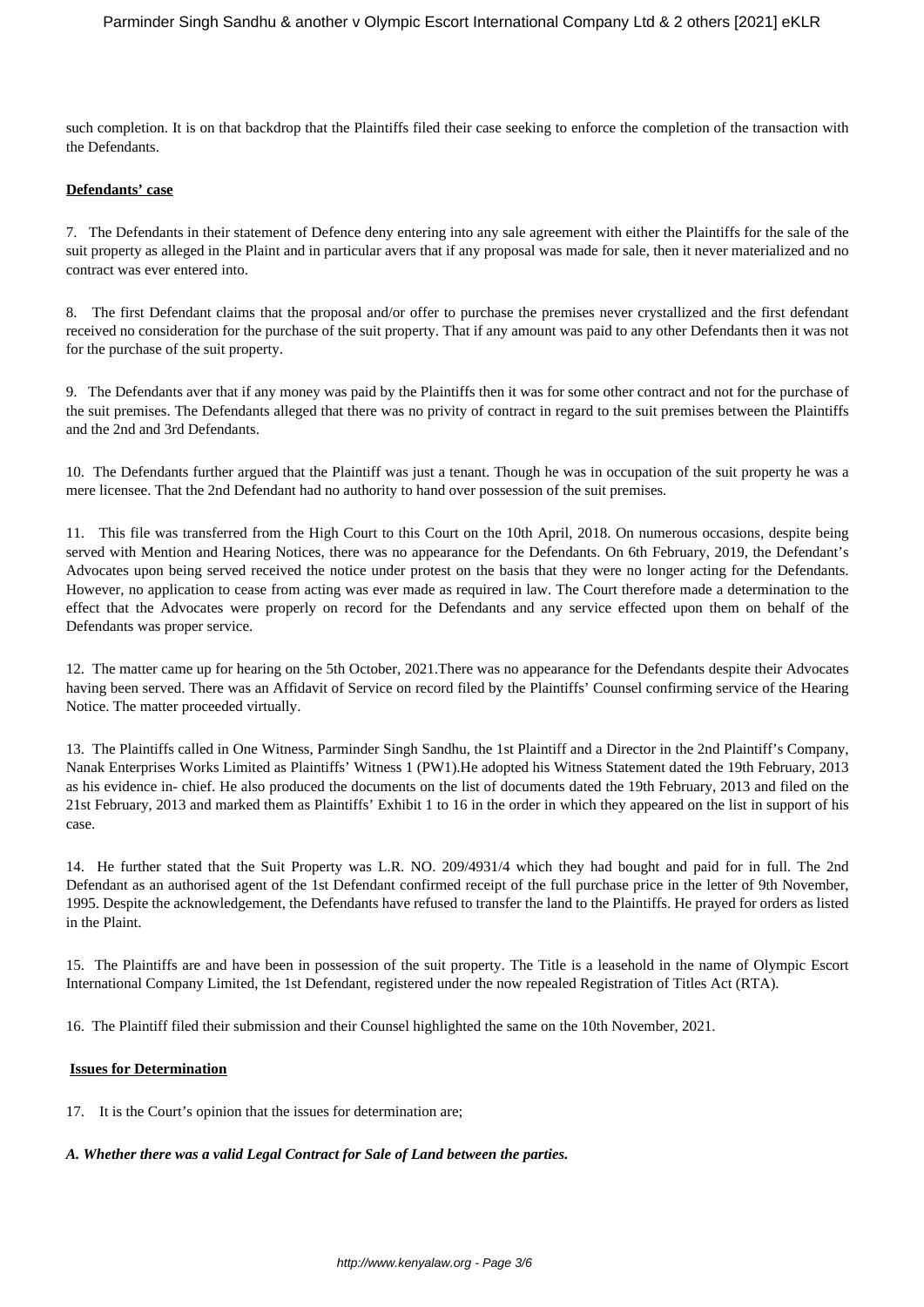# *B. Whether the Plaintiffs are entitled to the Order of Specific Performance.*

### *C. Whether the Plaintiffs are entitled to an award of damages.*

*D. Who should bear the costs of the suit*

#### **Analysis and Determination**

# **A. WHETHER THERE WAS A VALID LEGAL CONTRACT FOR SALE OF LAND BETWEEN THE PARTIES**

18. Section 3 (3) of the Law of Contract Act before the amendment of 1990, provided that:

"(3) *No suit shall be brought upon a contract for the disposition of an interest in land unless the agreement upon which the suit is founded, or some memorandum or note thereof, is in writing and is signed by the party to be charged or by some person authorized by him to sign it:*

*Provided that such a suit shall not be prevented by reason only of the absence of writing, where an intending purchaser or lessee who has performed or is willing to perform his part of a contract –*

*(i) has in part performance of the contract taken possession of the property or any part thereof; or*

*(ii) being already in possession, continues in possession in part performance of the contract and has done some other act in furtherance of the contract."*

19. In the present suit, the claim is in respect of the property on L.R. NO. 209/4931/4 situate in Nairobi. Although parties never reduced their Agreement for Sale into writing, evidence placed before the Court confirms existence of an agreement for sale. The Plaintiffs have annexed the copies of the cheques which were paid to the Defendants.

20. The correspondence exchanged between the 2nd Plaintiff and the 2nd Defendant refers to the sale of Industrial premises on Plot No. 209/4931/4 Nairobi. The letter dated 22nd November 1994 does acknowledge the receipt of Cheque No. 32464 for Kshs.500,000/- towards the deposit of the agreed purchase price of Kshs. 3.5 Million. The letter of 9th November, 1995 acknowledges the payment of the full purchase price and promises to avail the transfer documents subject to early processing by the relevant authorities.

21. This was the reason why the Defendants allowed the Plaintiffs to take possession of the suit premises as beneficial owners. The Plaintiffs stopped paying rent henceforth and no demand for rent was ever made thereafter. The Plaintiffs have continued to occupy the property in question from October 1994 up to date.

22. From the evidence at hand, the Plaintiffs paid the full purchase price which amount was acknowledged by the Defendants herein. The Plaintiffs were thereafter allowed to take possession of the suit land and they have continued to do so till now.

*23.* It is therefore my finding that there was a valid contract of sale for land in accordance with the applicable Law of Contract at that time, between the parties herein.

# **WHETHER THE PLAINTIFFS ARE ENTITLED TO THE ORDER OF SPECIFIC PERFORMANCE**

24. The Court of Appeal in the case of *Gharib Suleman Gharib v Abdulrahman Mohamed Agil LLR No. 750 (CAK) Civil Appeal No. 112 of 1998* held that:

*"The jurisdiction to order specific performance is based on the existence of a valid and enforceable contract and being an equitable relief, such relief is more often than not granted where the party seeking it cannot obtain sufficient remedy by an award of damages the focus being whether or not specific performance will do more perfect and complete justice than an award*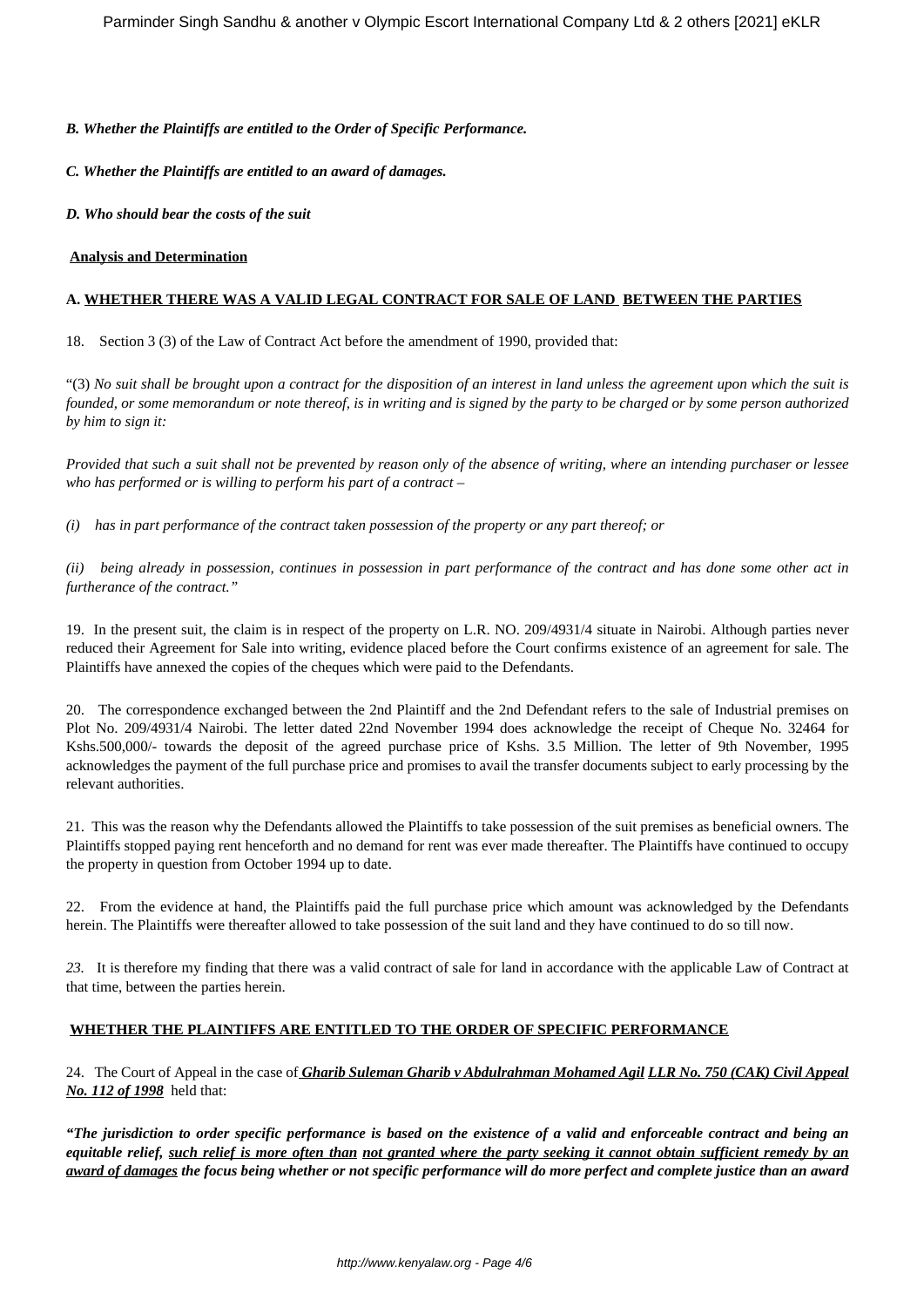*of damages."*

### 25. In **Godfrey Ngatia Njoroge v James Ndungu Mungai [2019] eKLR** Justice L. Gacheru while granting an order for Specific Performance stated as follows:

*Granting of specific Performance is discretionary and as such the Court should in deciding whether or not to grant the orders look at the merits of the case based on a case to case basis and whether there is an adequate alternative.* 

The Learned Judge further relied on the Case of *Reliable Electrical Engineers Ltd…...Vs….Mantrac Kenya Limited (2006) eKLR, wherein Justice Maraga (as he then was) stated that:-*

**"Specific performance like any other equitable remedy is discretionary and the Court will only grant it on well laid principles"**

**"The Jurisdiction of specific performance is based on the existence of a valid enforceable contract. It will not be ordered if the contract suffers from some defect, such as failure to comply with the formal requirements or mistake or illegality, which makes the contract invalid or enforceable. Even when a contract is valid and enforceable, specific performance will however not be ordered where there is an adequate alternative remedy. In this respect damages are considered to be an adequate alternative remedy where the claimant can readily get the equivalent of what he contracted for from another source. Even when damages are adequate remedy specific performance may still be refused on the ground of undue influenced or where it will cause severe hardship to the defendant."**

26. Having already found that there was a valid contract for sale of land and that the Plaintiffs have fully paid the agreed purchase price, the Court is of the view that granting an order of Specific Performance is the best way to ensure that justice is served for all.

# **B. WHETHER THE PLAINTIFFS ARE ENTITLED TO AN AWARD OF DAMAGES**

27. In the case of Kinakie Co-operative Society Vs Green Hotel (1988) KLR 242, the court of Appeal held that where damages are at large and cannot be quantified, the court may have to assess damages upon some conventional yardstick. But if a specific loss is to be compensated and the party was given a chance to prove the loss and did not he cannot have more than nominal damages.

28. In this case, the Defendants sold land to the Plaintiffs. The Defendants thereafter refused to transfer the land despite having been paid the full the purchase price. The Plaintiffs however, have always and are still in possession of the suit land.

29. The Plaintiffs were unable to prove the loss that they have suffered. They did not place any material before the Court to assist in the assessment of damages. The Court therefore has no basis to award any damages to the Plaintiffs.

#### **C. WHO SHOULD BEAR THE COSTS OF THE SUIT**

30. The Plaintiff being successful in this case he should be awarded costs of the case. The Defendants shall therefore bear the costs of this suit.

31. Accordingly, the Plaintiffs' claim is allowed in the following terms:-

a) An order of specific performance be and is hereby issued and the 1<sup>st</sup> Defendant, OLYMPIC ESCORT INTERNATIONAL COMPANY LIMITED is ordered to transfer the Title No. 209/4931/4 to the  $2<sup>nd</sup>$  Plaintiff, NANAK ENTERPRISES WORKS LIMITED, forthwith.

b) The costs of this suit be borne by the  $1<sup>st</sup>$  Defendant.

It is so ordered.